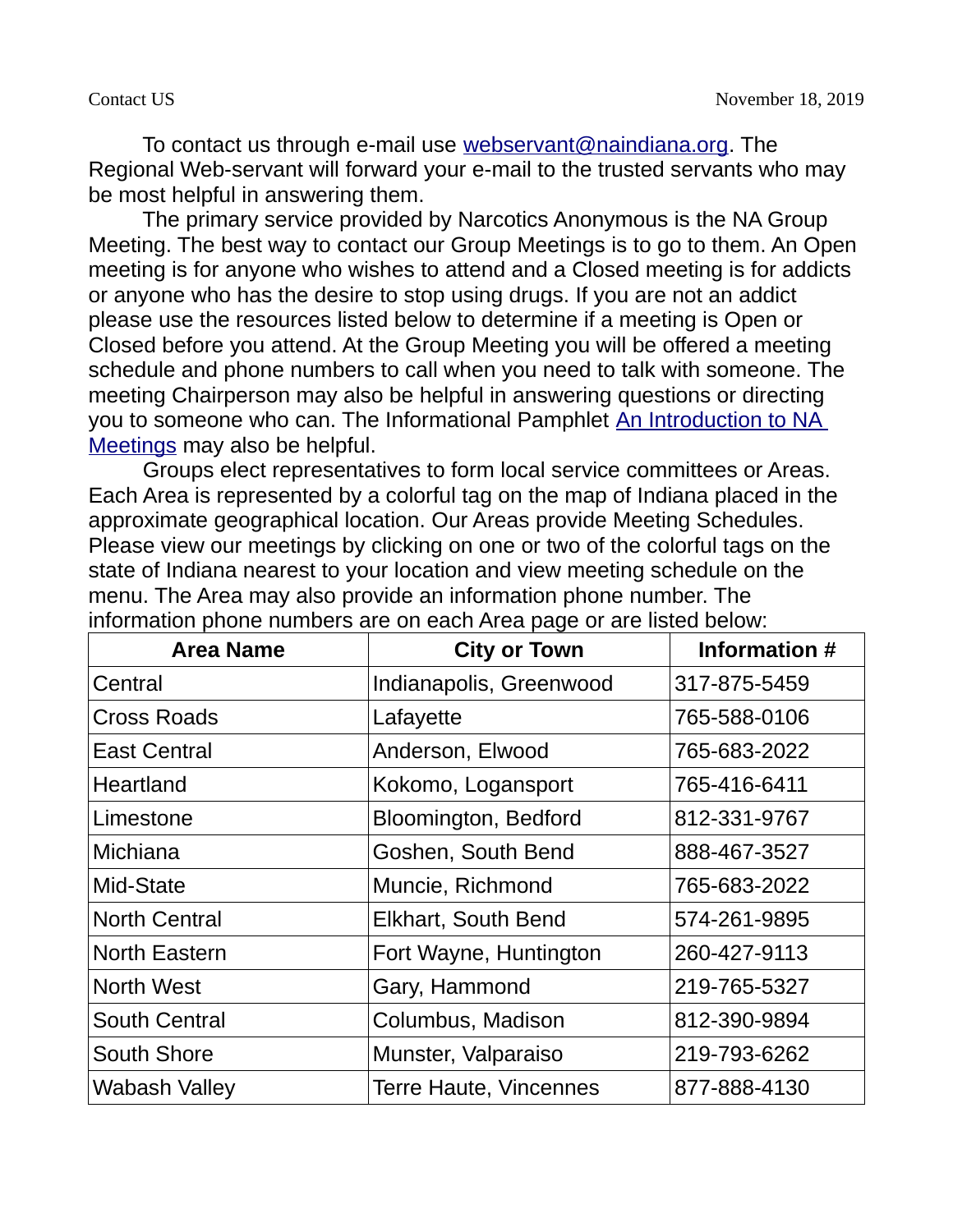The Area Service Committee generally meets once a month and may also be contacted by mail. Area addresses are listed on each Area home page or given below.

## AREA MAILING ADDRESS

| Central Indiana A.S.C.                                                                        | Cross Roads A.S.C.                                           |
|-----------------------------------------------------------------------------------------------|--------------------------------------------------------------|
| P.O. Box 1011                                                                                 | P.O. Box 2855                                                |
| Indianapolis, IN. 46206-1011                                                                  | Lafayette, IN. 47996                                         |
| East Central A.S.C                                                                            | Heartland A.S.C.                                             |
| P.O. Box 2166                                                                                 | P.O. Box 2097                                                |
| Anderson, IN. 46018                                                                           | Kokomo, IN. 46904-2097                                       |
| Limestone A.S.C.                                                                              | Michiana A.S.C.                                              |
| P.O. Box 3402                                                                                 | P.O. Box 162                                                 |
| Bloomington, IN. 47402                                                                        | Goshen, IN. 46527                                            |
| MidState A.S.C.<br>P.O. Box 3353<br>Muncie, IN. 47307                                         |                                                              |
| North Central Indiana A.S.C.                                                                  | Northeastern Indiana A.S.C.                                  |
| P.O. Box 1954                                                                                 | P.O. Box 12737                                               |
| South Bend, IN. 46634                                                                         | Fort Wayne, IN. 46864                                        |
| North West Indiana A.S.C.<br>P.O. Box 64569<br>1499 Martin Luther King Dr.<br>Gary, IN. 46401 | South Central A.S.C.<br>P.O. Box 2104<br>Columbus, IN. 47202 |
| South Shore A.S.C.                                                                            | Wabash Valley A.S.C.                                         |
| P.O. Box 1548                                                                                 | P.O. Box 9543                                                |
| Valparaiso, IN. 46384-1548                                                                    | Terre Haute, IN. 47808                                       |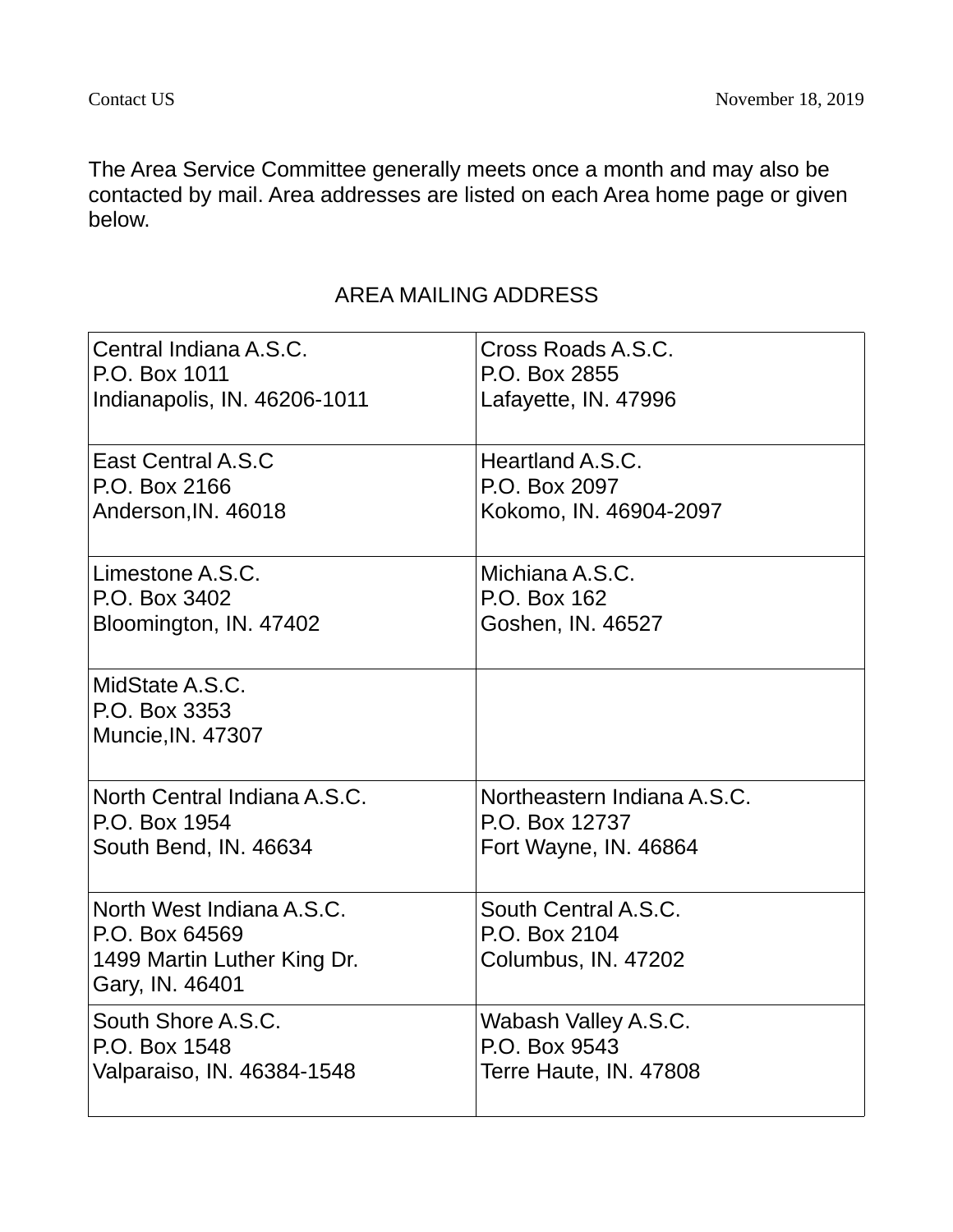Any mail response will take time as we meet once a month. By e-mail contact [webservant@naindiana.org](mailto:webservant@naindiana.org) who will contact the Regional Committee Members who represent the Area. E-mail addresses may also be listed on the Area pages on our website.

 A number of local/ Area service committees have come together and formed a Regional Service Committee, Indiana Regional Service Conference, Inc. The IRSC offers the website [www.naindiana.org](http://www.naindiana.org/) . A complete list of meetings is also available under Regional Meeting Directory on the main menu. The Regional Directory lists meetings in order of state, city, day and time. To contact us through e-mail use [webservant@naindiana.org](mailto:webservant@naindiana.org) .The Regional Webservant will forward your e-mail to the trusted servants who may be most helpful in answering them. The Indiana Regional Service Conference meets once every other month. The IRSC may be contacted by mail at:

> Indiana Regional Service Conference P.O. Box 2724 Kokomo, IN. 46904-2724

Any mail response will take time as we meet once every two months.

 ISNAC, Indiana State Narcotics Anonymous Convention is directed by the Indiana Regional Convention Committee, IRCC, Inc. The convention is usually held in March of each year. The Convention Committee meets once every two months until the last few months prior to the convention and then will meet once per month. ISNAC may be contacted by mail at:

> IRCC, Inc. P.O. Box 501481 Indianapolis, IN. 46250-1481

To contact ISNAC through e-mail use [webservant@naindiana.org](mailto:webservant@naindiana.org) . The Regional Web-servant will forward your e-mail to the trusted servants who may be most helpful in answering them. E-mail addresses may also be listed on the ISNAC pages on our website.

 The Midwest Zonal Forum was formed at the 1987 World Service Conference of Narcotics Anonymous with the intent of facilitating communications between regions in the Midwest. The Midwest Zonal Forum (MZF) meets two to three times per year at rotating locations throughout Illinois, Indiana, Michigan, Minnesota, Ohio, and Wisconsin. Communicate with the MZF